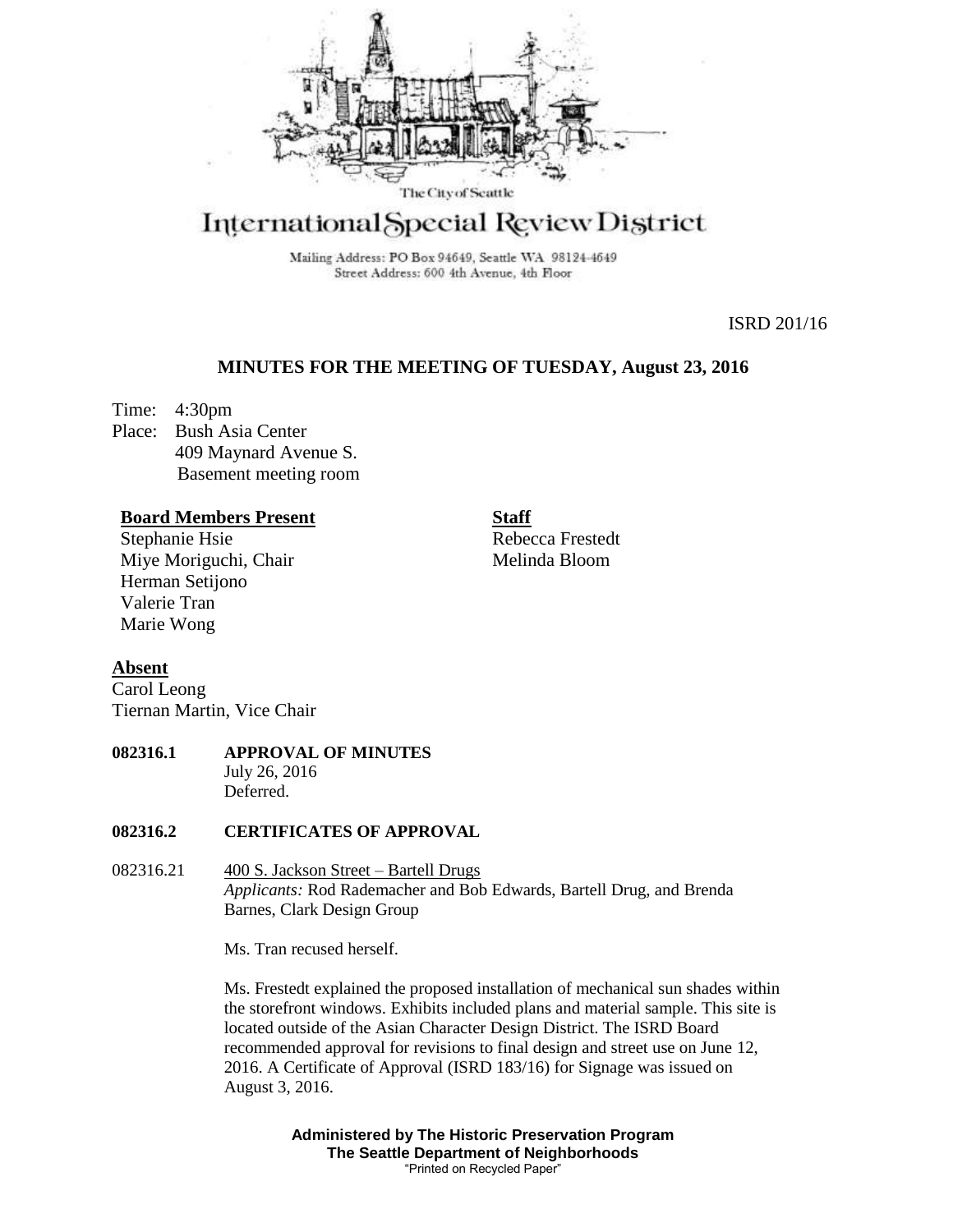Ms. Frestedt said that although this is outside of the Asian Design Character District, it is desirable to maintain as much transparency into and out of the storefront as possible. Maintaining visibility into the transom windows is recommended, if feasible.

Applicant Comment:

Bob Edwards, Bartell Drug, distributed photos of the interior showing merchandise displays and store lay out. He said they used an infrared camera to measure heat gain and explained the need for shades to protect products in the store. He said the canopy doesn't provide enough shade. He said the shades will be motorized; they will be down only when needed and will then go back up. He said that the shades will be key operated and can be adjusted to whatever level is needed over the course of the day. He said they want visibility into the store and the shades will be fully open the rest of the time.

Public Comment: There was no public comment.

Board discussion:

Board members determined they had enough information to make a decision.

Action: I move that the International Special Review District Board recommend approval of a Certificate of Approval for window treatments, as proposed.

The Board directs staff to prepare a written recommendation of approval based on considering the application submittal and Board discussion at the August 23, 2016 public meeting, and forward this written recommendation to the Department of Neighborhoods Director.

The proposed signage meets the following sections of the **International Special Review District Ordinance and** a**pplicable Design Guidelines:**

## **SMC 23.66.030 – Certificates of approval – Application, review and appeals SMC 23.66.336 – Exterior Building Finishes**

#### **Secretary of the Interior Standard #10**

MM/SC/HS/SH 4:0:1 Motion carried. Ms. Tran abstained.

082316.22 Hing Hay Park 414  $6<sup>th</sup>$  Ave. S.

*Applicant*: Melanie Davies, MIG SVR Group, *on behalf of Kim Baldwin, Parks*

Proposed construction of an artistic painted steel gateway structure, approximately 20' tall, to be installed at the southwest entry to the park and the design of five (5) assembly areas constructed of painted steel and wood. The assembly areas will function and steps and seating areas within the park.

Ms. Frestedt explained the application for proposed construction of an artistic painted steel gateway structure, approximately 20' tall, to be installed at the southwest entry to the park. Proposal includes illumination for the interior of the gateway structure and revised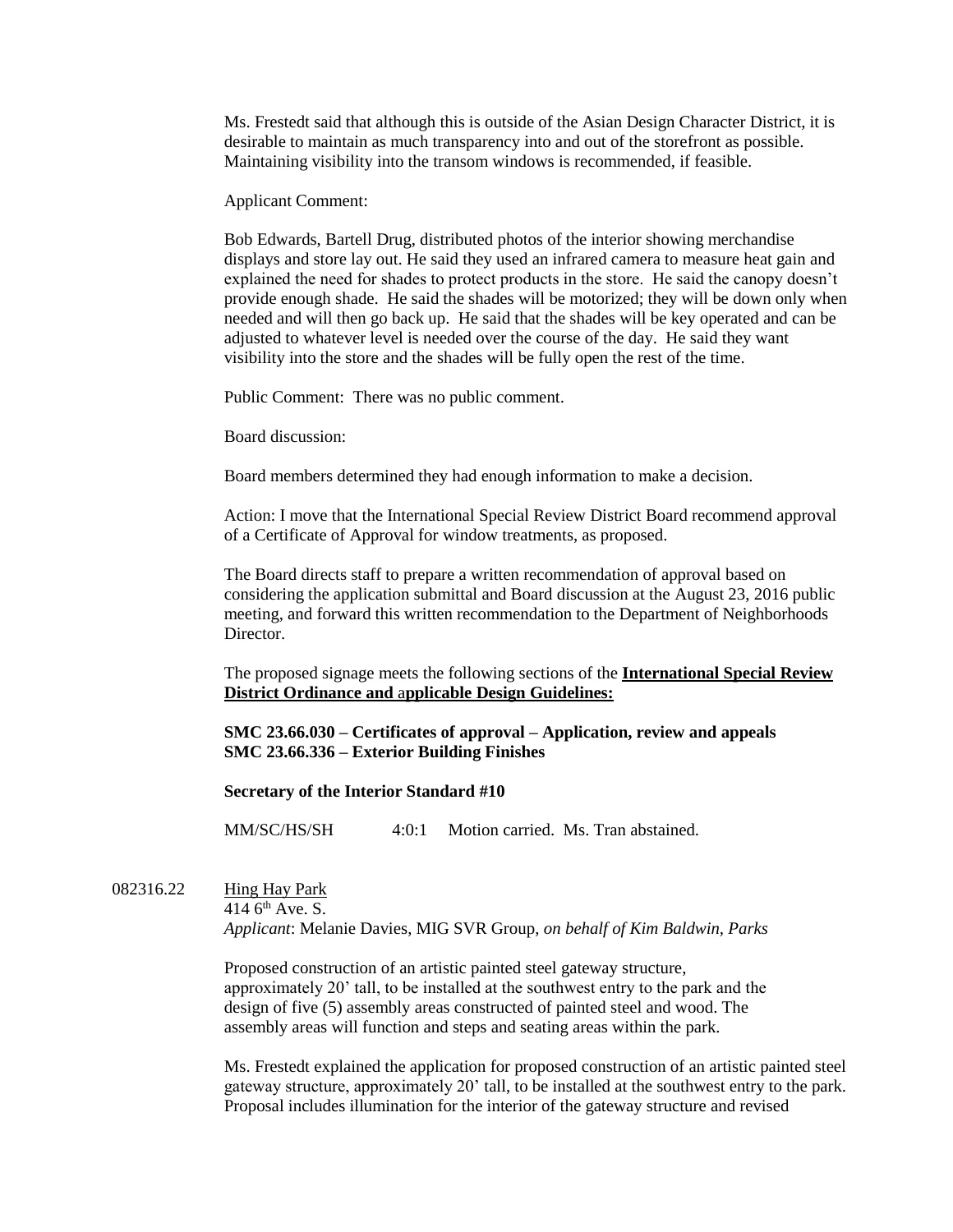landscaping around the base of the gateway. Exhibits included plans, construction documents, renderings, photographs, lighting specifications and material samples. Ms. Frestedt said this site is located within the Asian Character Design District. She said the landscape architecture firm Turenscape has also been involved in the initial design of the park and gateway structure.

The Board reviewed the application for a Certificate of Approval for the gateway and assembly areas on March 22, 2016. Members had questions about the durability of the proposed color and finish and determined that they did not have enough information about the materials and the design of the gateway as it relates to the community's concerns about public safety. The Board deferred action on the proposal pending additional information from the applicants. On September 22, 2015 the Board received a briefing on the proposed gateway and assembly seating design. Issues discussed included: public safety concerns and Crime Prevention through Environmental Design (CPTED) reviews; perforation and lighting design; and plans for long-term maintenance.

Ms. Frestedt reported that on May 10, 2016, a Certificate of Approval was issued for the Design of the five (5) assembly areas constructed of painted steel and wood. The Board recommended approval for a Certificate of Approval for Demolition, Use and Design in May 2015. This approval included the concrete footings for the gateway, but did not include structural drawings for the gateway structure and assembly seating or signage.

#### Applicant Comment:

Kim Baldwin, Parks, provided an overview of the project and reported that per board request they met with Friends of Hing Hay Park (FHH) and Terrie Johnston, Crime Prevention Coordinator with Seattle Police Department. She went over meetings and dates and findings. She said that Seattle Neighborhood Group (SNG) provided an additional Crime Prevention through Environmental Design (CPTED) analysis. She said Parks applied CPTED principles into the gateway design. She summarized changes that were made in response to the CPTED review, including creating natural surveillance by adding more perforations to allow greater visibility through the structure; they moved trash container away from gateway; added prickly plantings to discourage hiding places near the gateway; there is visibility up to 7'. She spoke about park activation through ping pong, badminton, programming and utilization of the theater component. She spoke about the role of the park concierge. She said that they have set a meeting for July 2017 with community stakeholders to review how the park is functioning. She said the intent is to create a safe place.

Responding to a board request at the last meeting, she explained they investigated the durability of the gateway paint and provided documentation in handouts. She responding to questions about maintenance. She said there will be a park concierge in the park seven days a week. She said Parks will take care of litter, pressure washing, and will provide support for special events. She said \$23,000/year is budgeted for maintenance. She said they will provide cleaning and graffiti removal but if heavy cleaning is needed concierge will put a maintenance call in to Shops. They will assist with banners, screen, scheduling and will work with groups to program the space through the year.

Jeff Hudak, Studio Fifty50, presented an updated perforation model. He explained the increased perforations provide increased visibility through lower levels. He said that the perforations at the base will be smaller to prevent people from putting debris inside. He noted the tree and canopy theme remains. He said that the paint material is such that other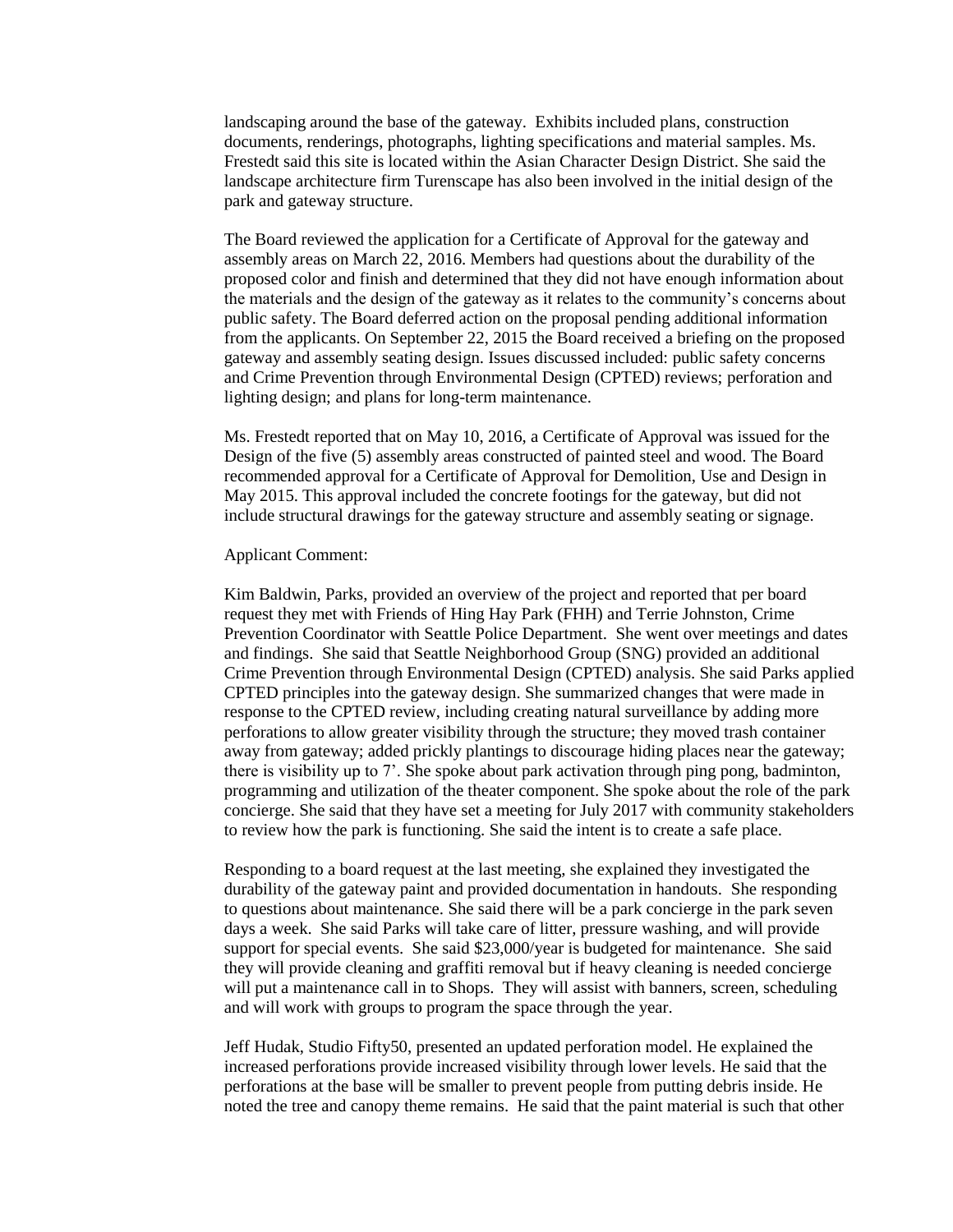paints will not stick to it; it is resistant to fading. He said it is durable and the gateway will have a red base so the paint will not fade.

Melanie Davis, MIG SVR, commented that the red paint for the gateway will match the pavilion color. She went over the lighting plan and noted that they are able to make the bamboo up-lighting happen. She explained that there will be ten light fixtures per gateway leg that will light the top more than the bottom but there will still be visibility through. She said the color temperature of all the fixtures is 3000 kelvin; She said it will be a comfortable color range and that it has a high color rendering index for optimum color and facial recognition. She said they will see how the light works and can meet FHH later and review; adjustment can be made if need be. She explained that a prickly plant will be planted near gateway to prevent people getting in and hiding, per CPTED recommendations.

Mr. Setijono asked about access for maintenance.

Ms. Davies said there are removable panels that will allow access to do maintenance.

Public Comment:

Brien Chow, community member, thanked the committee for working with the community.

Pio Decano, Filipino National Historical Society, explained he spent his childhood here. He said the project has brought harmony – the design was brought to the community and is harmonious with the community. He said it has been a great experience; the design committee worked closely with community and took community perspectives into account.

Betty Lau, community member, said the process was above board and transparent. She said it was a good experience and they found solutions all could live with.

Ching Chan, FHH, said she echoed other comments. She said the FHH worked closely with the design team whom she thanked for their quick responses. She said number one priority was the public safety and transparency of the gateway. She said they came to a point of agreement and some transparency was allowed. She said they will all meet to do a post-evaluation after the structure is installed. She said they will continue to be involved and she noted the importance of public-private partnership in the function of the park.

Sokha Danh, neighborhood safety advocate, Public Defender Association, thanked the team and noted the essential analysis of SNG. He said that continued meetings about maintenance, scheduling are important; they don't want this to become like the I-5 underpass. He said the plant feature is critical.

Ms. Frestedt thanked community members for coming to the meeting and sharing input with the board.

There was no further Board deliberation.

Action: I move that the International Special Review District Board recommend approval of a Certificate of Approval for design of construction of an illuminated, painted steel gateway structure and landscaping, as proposed. The red Rodda paint color will match that on the Pavilion.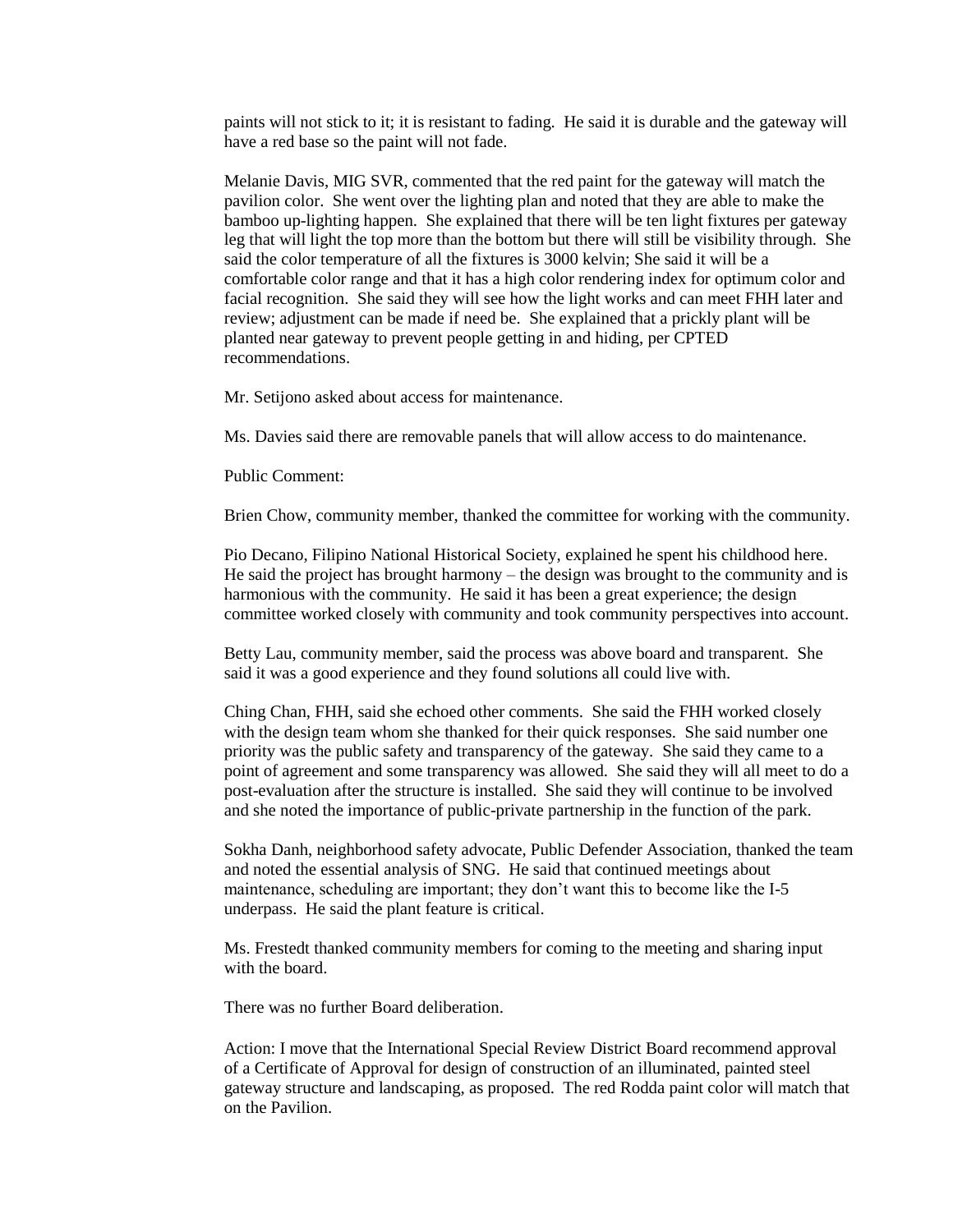The Board directs staff to prepare a written recommendation of approval based on considering the application submittal and Board discussion at the August 23, 2016 public meeting, and forward this written recommendation to the Department of Neighborhoods Director.

This action is based on the following:

## **The proposed work meets the applicable sections of the International Special Review District Ordinance and District Design Guidelines:**

**SMC 23.66.030 Certificates of Approval – Application, review and appeals SMC 23.66.302 International Special Review District goals and objectives SMC 23.66.304 International District Mixed (IDM) goals and objectives**

#### **Secretary of the Interior's Standards**

**#2.** The historic character of a property shall be retained and preserved. The removal of historic materials or alteration of features and spaces that characterize a property shall be avoided.

**#9.** New additions, exterior alterations, or related new construction shall not destroy historic materials that characterize the property. The new work shall be differentiated from the old and shall be compatible with the massing, size, scale, and architectural features to protect the historic integrity of the property and its environment.

**#10.** New additions and adjacent or related new construction shall be undertaken in such a manner that if removed in the future, the essential form and integrity of the historic property and its environment would be unimpaired.

MM/SC/MW/HS 5:0:0 Motion carried.

In response to a question about the opening day of the park, Ms. Baldwin stated that the date has not yet been set. She said this meeting is a milestone. Next will come the construction permit and then fabrication.

#### **082316.3 BOARD BRIEFINGS**

## 082316.31 1001 & 1007 S. Weller St. – Fa Sheng Temple *Presenters:* Juan Antonio Calaf and Bob Hale, Rolluda Architects and Ming Wang, structural engineer

Briefing on proposed demolition of a one-story commercial building and proposed new construction of a three-story Buddhist temple.

Bob Hale, Rolluda Architects, provided context of the site and history of the shed structure. He said the new building design is a traditional Buddhist temple design that was done in Taiwan. He said locally they are working on zoning and US requirements to fit the building into the site / neighborhood. He said the 24 x 24 shed structure was constructed in 1935; in 1952 it was doubled in size. He said in 1962 it was moved from  $9<sup>th</sup>$  and Weller to current site; it was put on a new foundation and new windows and siding were added. He said the historic fabric is gone and there have been no significant events or people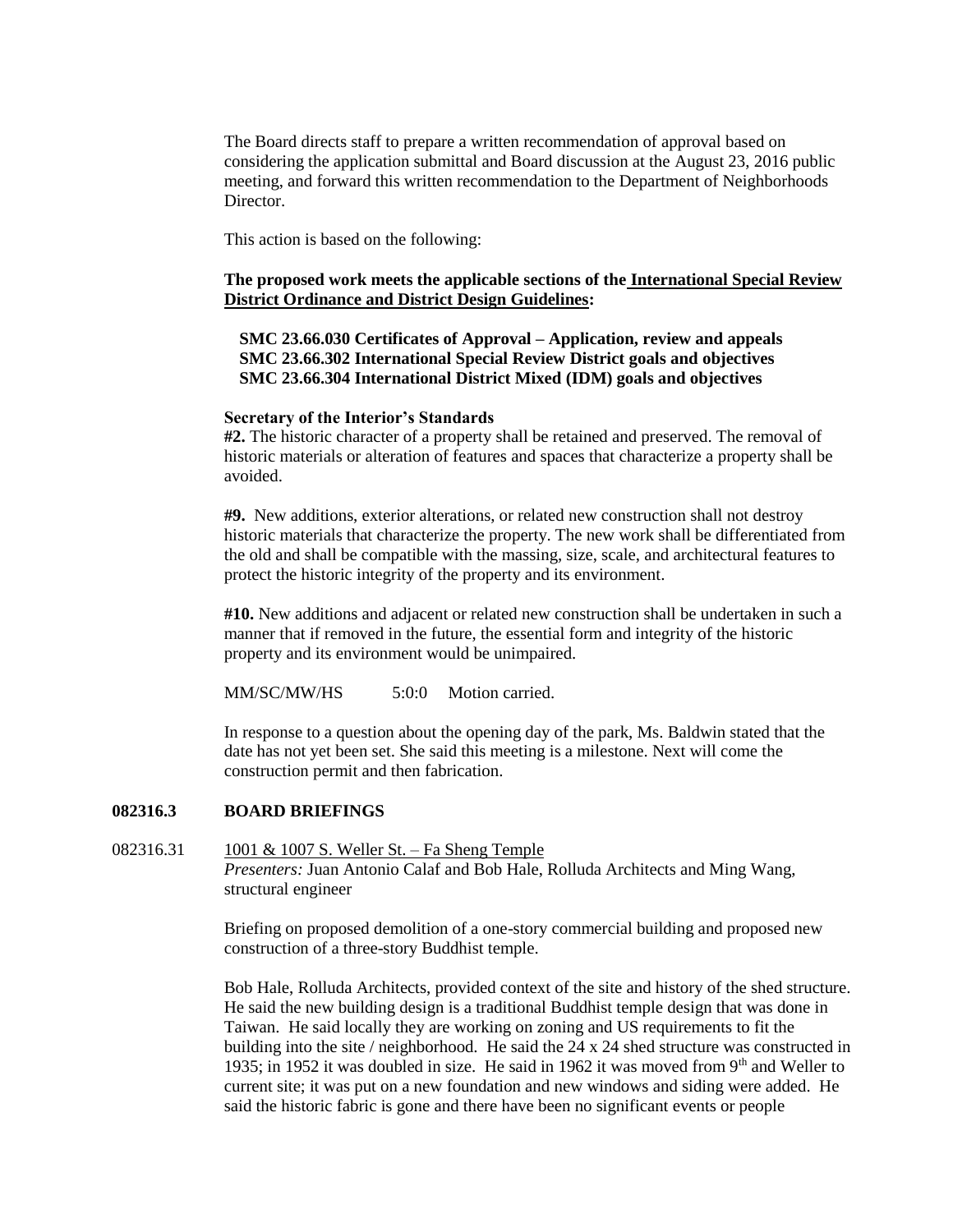associated with the building. He said the there is no architectural or historic significance to warrant retaining the building.

He explained the underlying zoning – Downtown Mixed Commercial (DMC 85) - and noted the requirement for property line facades and transparency; he noted that its use as a religious facility necessitates requesting a departure. He said that no parking is required and none is proposed. He said that S. Weller is a Green Street and  $10<sup>th</sup>$  Ave S. is a pedestrian street and he noted the relationship to the Yesler Terrace Hill Climb; this site is the south end anchor. He said they are working with SPD CPTED checklist with regard to visibility, lighting, and landscaping. He explained proposed garden with pocket park on corner. He said the building will be an attraction to the district.

Board members agreed that they had no concerns with demolition of the building on the site.

Mr. Hale explained the inspiration for the gardens (referencing a visit to Portland and Vancouver, BC) and referenced the hand-carved stone statues being stored by the temple for re-use. He said that the roof details are similar to those on the Chinatown Gate and Hing Hay Park pavilion. He said there will be garden and outdoor areas – including outdoor meditation areas – that will also be public amenities. He showed design that features lattice work – a gate through which to enter the garden and areas that allow visibility into the garden.

Ms. Frestedt commended the team on responding to requests to break down the wall to increase transparency.

Mr. Hale said they designed the walls with views into the garden.

Public Comment:

Betty Lau said it is a wonderful addition to the district.

Mike Omura, SCIDPDA, commended the design team and said the transparency in the façade is a good direction.

Andrew Moll, resident, said he is excited about this and asked about plans for the south edge of the property.

Mr. Hale said one portion is part of the Leschi Place development and directly south of this site is just unimproved right of way.

Ms. Moriguchi said this is a departure from typical development and given the use it makes sense. She said to show how the garden and pedestrian interaction will work and how the gates and visibility help understanding of the space. She said to talk about the grade changes and uses and help the board to understand how pedestrians are involved with building and move in and around it.

Mr. Hale noted most of the site will be private but there will be lattice fencing.

Ms. Moriguchi asked how a pedestrian who is not part of the temple will know where it's okay to interact with the site.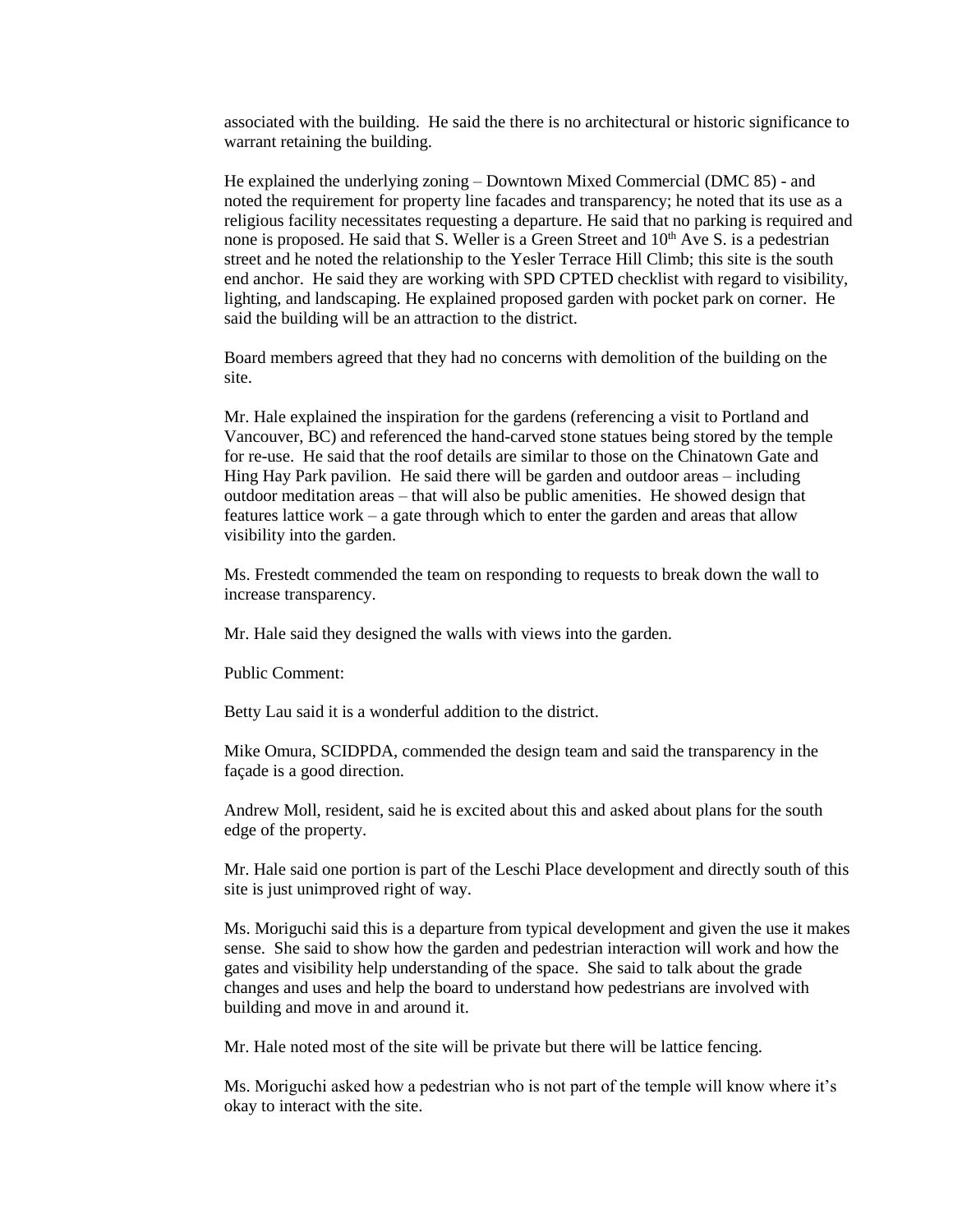Ms. Hsie agreed with Ms. Moriguchi's comments and said she would like to see elevations and materiality. She said she would like to see more on wall section and how they will make the edge interesting and inviting.

Mr. Hale noted the clay tile dragons, gates and windows.

Ms. Hsie said it is amazing and an interesting manifestation. She asked if interior items will be coming in from Taiwan and if it will be open to the public.

Ming Wang, structural engineer, said it will be.

Mr. Hale said there will be lots of statues.

Ms. Moriguchi said that what is done here might not be appropriate for other sites but for this use it will be.

## 082316.32 Little Saigon Streetscape Concept Plan *Presenter:* Aditi Kambuj, Seattle Dept. of Transportation (SDOT) Briefing on proposed urban design streetscape concept plan for Little Saigon.

Aditi Kambuj presented via PowerPoint (in DON file). She said that she is following up to her presentation to the Board in June. She explained that they are working on street concept plans to help with traffic calming; Plans will eventually be adopted through the right-ofway manual. She explained the concept plan to coordinate with private development, grant funded and other community projects, and capital projects. She said streetscape concepts include street lights, trees and landscaping, street furniture. She said all contribute to the character, comfort and use of a street. They want to increase walking safety and comfort through materials and landscaping, street and pedestrian lights, furniture, art, and unique features. She said they want to mark neighborhood entrances and create neighborhood identity. She said they plan to finalize the concept, have public review by November or December 2016. She went over details per site plan and pointed out possibilities. She said on South Jackson they could include sidewalk art, crosswalk, landscaping, buffer between pedestrians and cars, pedestrian scale lighting, tree canopy, vending and outdoor goods display. She said they could also tell the Jackson Street story. She said there are opportunities for coordination with private developer and potential future BRT project. She said S. King is a processional gateway, a slow local green street with seating and landscaping. She said it will be suitable for community oriented programming with larger sidewalks.

Ms. Hsie asked if they will be able to close off streets.

Ms. Kambuj said the community will still be able to get street permit to hold community events.

Ms. Frestedt asked about feedback received from Friends of Little Saigon (FLS).

Ms. Moriguchi said they would defer to FLS and that she would be very interested to hear a summary of the FLS feedback at the next presentation. She said there are pros and cons with wider sidewalks and again suggested contacting community for input.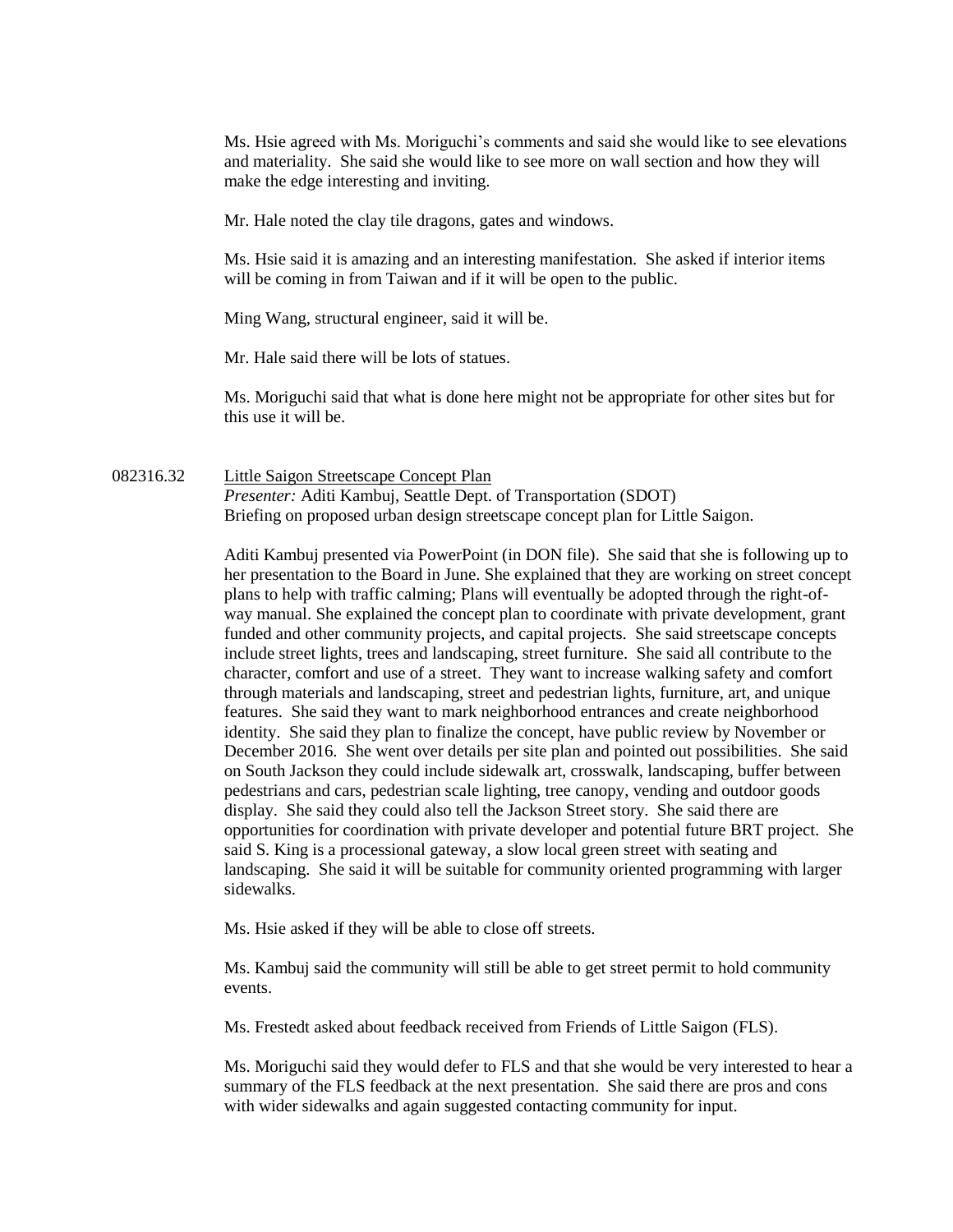Ms. Kambuj said an underdrain will be necessary for green stormwater infrastructure; maintenance is the responsibility of the property owner.

Mr. Setijono referred to the Green Street along Maynard Ave. S.. He noted the lack of pedestrian space and commented that no one maintains the plantings that have been added to green streets.

Ms. Kambuj said that these are recommendations, this is an optional element.

Ms. Moriguchi said maintenance and reliance on the property owner is tough, because it may not occur as planned.

Ms. Kambuj said they will institute back in angle parking on S. Weller St.; they are working with engineer of the temple project regarding curb bulbs. She said that proposed paving is 2' x 2' sawcut concrete in pedestrian walk area; darker gray with stamping etc. to create variation will be used in landscape area. She said decorative elements such as history marker, storytelling elements, or cultural elements may be included. She said bus stops will be integrated with buildings. Street trees along S. Jackson could include lush evergreen with clear sightlines; Japanese Red Pine. She said fixed and moveable furniture is proposed; it will be durable.

Ms. Moriguchi said to take questions to the community – such as paving concepts and width of sidewalk – and provide options.

Ms. Hsie said to find out what community vision is for that.

Ms. Wong said that in 1999 the City had a large, multi-day design charrette with a number of representatives from the community talking about their vision for the future. Business owners and residents were involved. She said it was called "Pedestrians and Connections". Lessons could be learned from that event.

#### *Ms. Moriguchi left at 6:25 pm.*

Betty Lau said to check with businesses, produce vendors and school about how the narrowing streets and changing sidewalk widths will impact them.

Ms. Kambuj said it only impacts future increased width – not lessening of current width. She said they will keep street parking and narrow car lane width to 10'.

Brien Chow said that the design could work with the community and to not make it look like some other neighborhood, like Ballard.

Mike Omura agreed with Mr. Chow. He said they don't want a Ballard-like streetscape. He said he preferred vegetable plots over plantings. He noted that vehicular traffic on Weller is increasing. He said the  $90^{\circ}$  parking seems less safe – why not parallel?

Ms. Kambuj said back in parking provides more parking and more opportunity for landscaping.

Ms. Lau expressed concern for the safety of youth and students.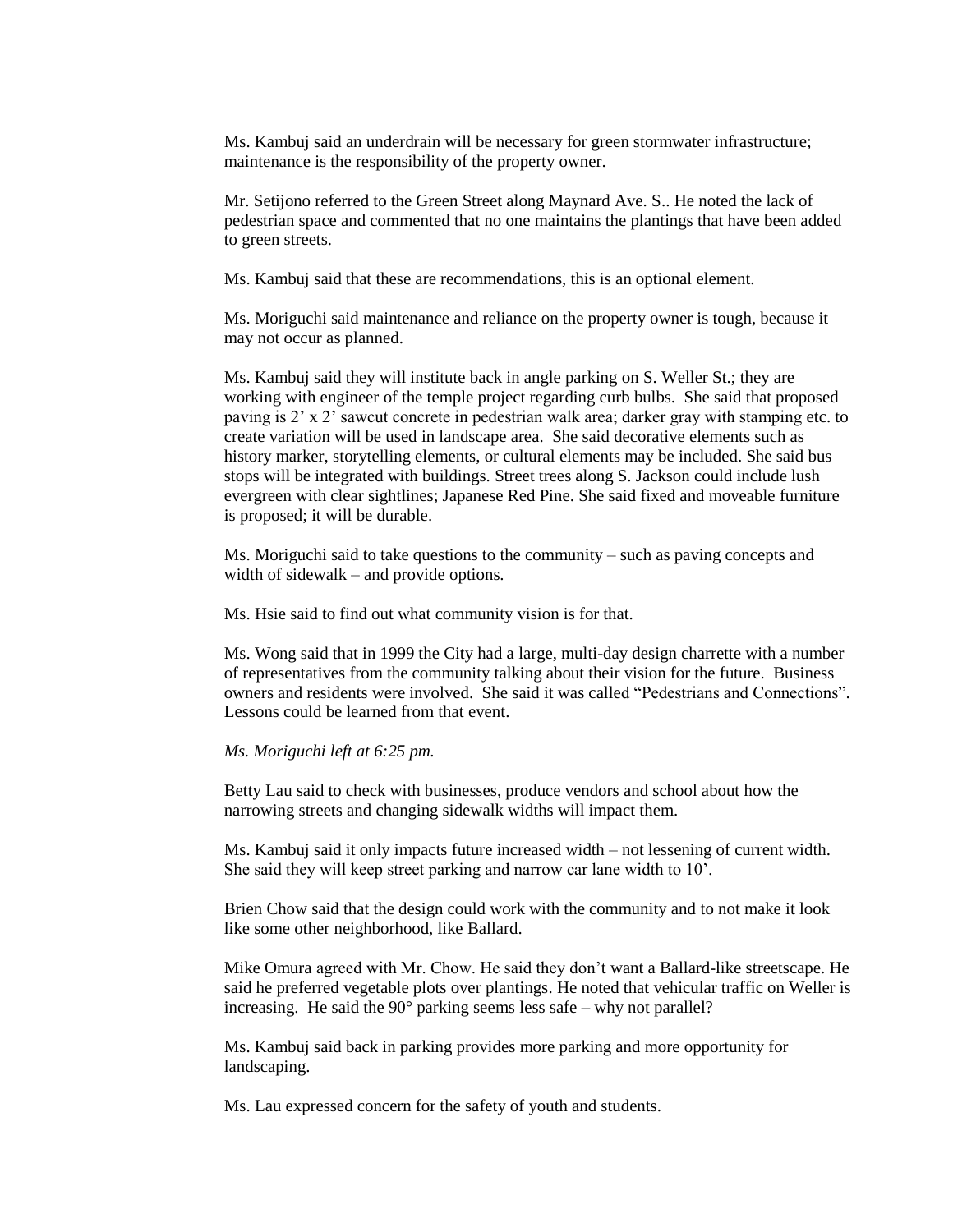Ms. Hsie said it is hard to make judgments on dimensional qualities – there is a lot of history in the district which helps to understand the community and goals. She asked to summarize the community vision and how they see it.

Ms. Kambuj said they have to be mindful of zoning and land use dictates.

Ms. Frestedt said how it is presented can speak to the culture of the neighborhood.

Ms. Hsie said the community must be part of it and take ownership of it.

## 082316.33 Chinatown International District Neighborhood Greenway *Presenter*: Dawn Schellenberg and Summer Jawson, SDOT Briefing on proposed CID/Judkins Park Neighborhood Greenway. Briefing will include discussion of greenway elements and possible routes.

Ms. Tran recused herself and left the meeting.

Dawn Shellenberg, SDOT, presented via PowerPoint (details in DON file). She said safety goals are to reduce traffic fatalities. She said greenway elements will provide a safer and calmer residential street; it will not be striped bike lanes, not car free, no impact to parking. She said they propose low traffic speeds / volume and noted few step hills ad good connections here. She said curb bulbs help pedestrians. She said safety improvements such as traffic diverters are proposed and they will keep emergency vehicle and bike access available. She said they want to come up with a design that meets historic preservation standards.

She said they want to provide calm streets, safer crossings, make people aware of people walking and biking through use of flashing beacons. She said they will do spot fixes to paving and sidewalks. She said they want people to stop and shop, safely cross Rainier, and they want to activate under I-5.

#### *Mr. Setijono left at 6:50 pm.*

Summer Jawson, SDOT, said this is part of the Neighborhood Street Fund. She explained that the plans are under review and will be exploring more options this fall. She went over the route selection criteria. King S. is the only non-arterial street that goes under I-5. SDOT has observed high volumes, but low speeds.

Public Comment:

Betty Lau said she looks forward to working on this.

Mike Omura noted the challenge of vehicular access to district projects. He said a lot have only King or Jackson as access point; Jackson is not good but King is a green street. He noted that SDCI and SDOT don't want access on  $8<sup>th</sup>$  because of the trolley. He said clarity is needed about who determines parking access. What is the hierarchy of uses that informs decision-making on a Green Street?